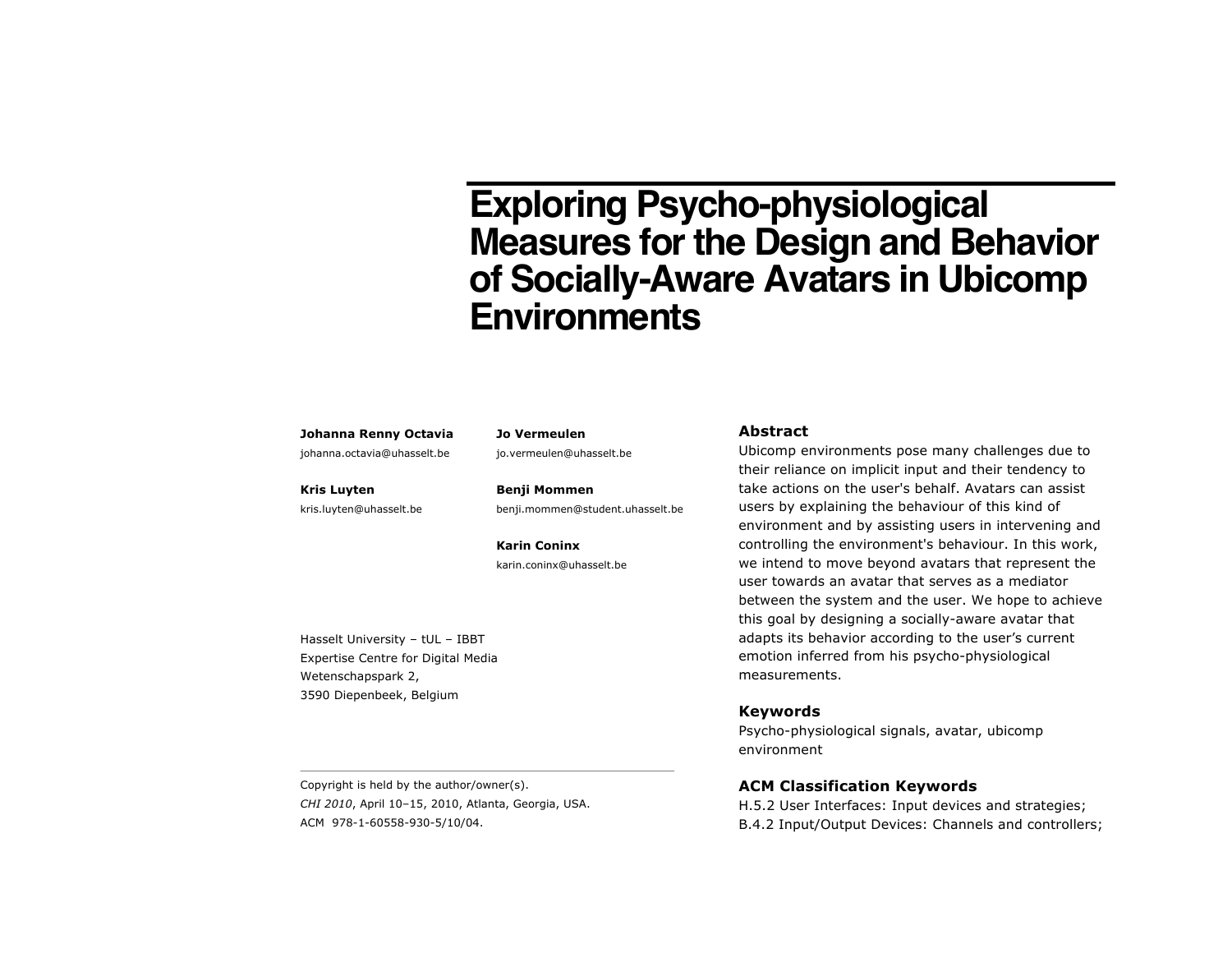## **Introduction**

In this paper we describe our first set of experiments for defining an affective avatar in a ubicomp environment. We want to create a strong personal connection between the user and their virtual representation that goes beyond simple identification. For this reason we aim to use psycho-physiological signals from the user to steer the avatar behavior. Our avatar acts as a companion of the user in exploring the ubicomp environment and serves as a feedback mechanism to "survive" in a ubicomp environment. Since an avatar can be considered as a means of communication between the user and a computing system, we believe the behavior and representation of an avatar should be strongly and continuously connected with the current status of the user it presents.

In ubicomp environments, an avatar can support the user in navigating and manipulating the environment, and provide explanations of things that happen in that environment. We presented an embedded presentation of these types of explanations in  $[5]^1$ . We make use of a room in which every surface can be projected upon by steerable or wide-angle projectors. Figure 1 shows a conceptual sketch of the setup we envision in this work.

**Figure 1.** Conceptual overview of the environment setup

With our work, we aim to create an avatar that plays a role as a companion to the user in a ubicomp environment. We believe that by using physiological signals to detect user's emotions and adapt an avatar according to the inferred emotional state, the avatar can also mirror or show similar emotions as a form of empathy to the users. For example, when we know that a user is frustrated while interacting in the ubicomp environment, we can steer the avatar so that it shows comforting behavior. One step further, we can also employ the physiological measures to investigate user experience such as users' reaction to the avatar itself.

This paper describes our initial work of employing physiological measures to infer user's emotions for designing a socially aware avatar with adaptive behavior. At the current stage we are investigating how social relationships between people influence their emotional state. This data helps us to determine the behavior of the avatar and can hopefully support in presenting it as a companion for the user. By creating a continuous feedback loop – measuring the reactions of the user during interaction with the avatar – we hope to avoid walking in the famous Microsoft Office Clippy trap.

## **Avatars as Mediators between Users and the Ubicomp Environment**

Ubicomp systems often act without explicitly involving the user, which may surprise users as to why the system behaves in a certain way. Moreover, system actions are usually a result of complex reasoning that might be hard for users to understand. Bellotti et al. [1] have proposed two key principles to overcome these problems:

- *Intelligibility*: How can systems be designed to allow users to understand how the system works?
- *Control*: How can systems allow users to exert control over the system to recover from possible mistakes?

 $1$  http://www.youtube.com/watch?v=gztUqtvvMHs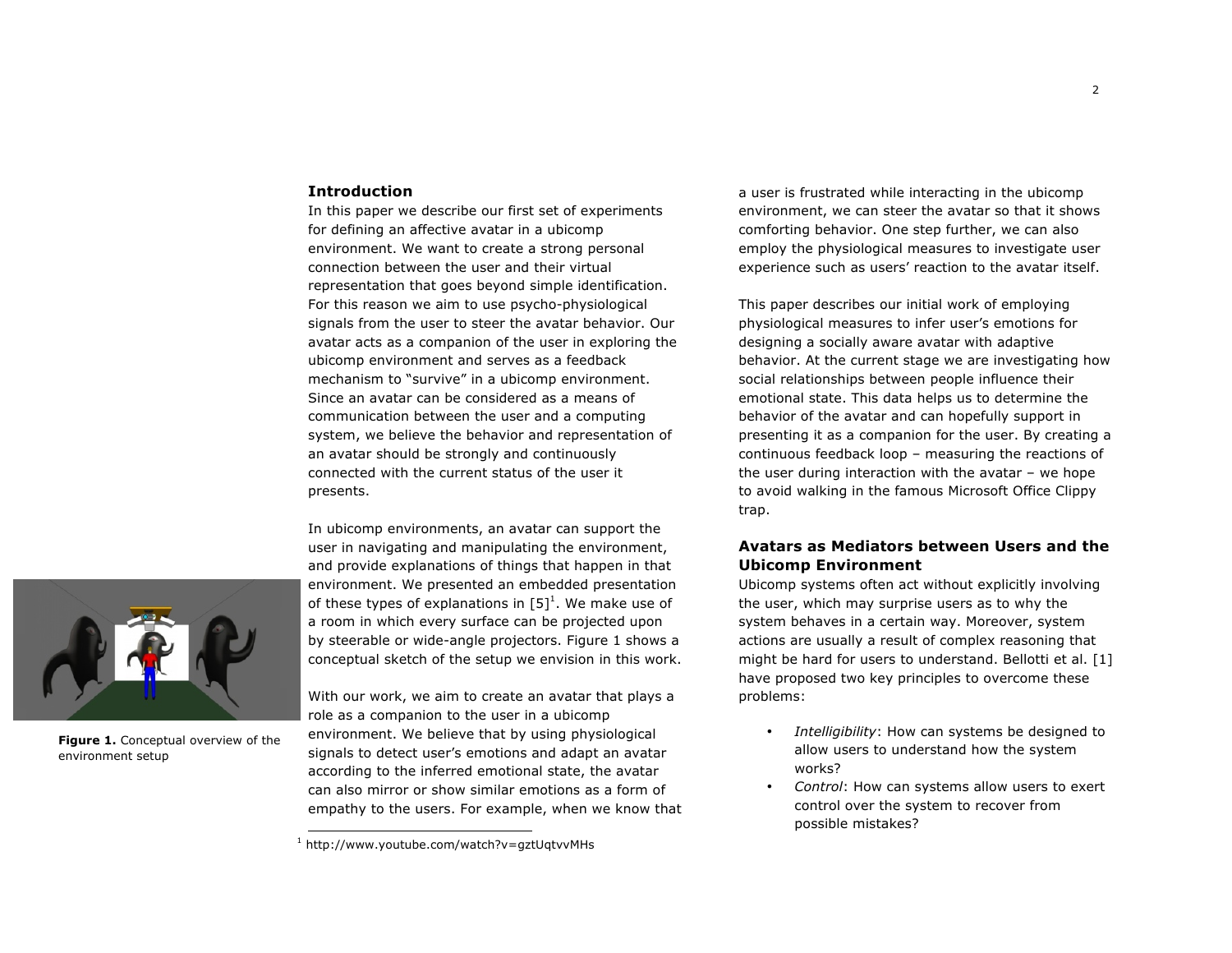We believe an *affective avatar* could support intelligibility and control by serving as a mediator between the user and the ubicomp system. The user would then interact with the avatar both for understanding why the system behaves in a certain way, and for intervening when the system would take an undesired action. In this way, we exploit our inherent social skills as humans.

#### **Socially-aware Avatars**

According to Maslow's hierarchy of needs, humans have social needs. This involves the need to love or be loved in our social relationships such as families, friendships or colleagues. To maintain and enhance human social relationships, people have the necessity of connectedness-oriented communication, a type of communication that fosters a feeling of connectedness [4]. Putting this onto our research context, such connectedness can also be attained when people interact with socially-aware avatars that can express emotions and respond to user's emotions. The user can start building a "social relationship" with the avatar when the user has a feeling of connectedness to the avatar mediating him with the ubicomp system.

Many applications have incorporated emotionally expressive avatars for several roles such as representation, companion, and assistance. The design of these avatars is mostly based on the detection of users' facial expressions, body postures, or hand and arm gestures. Additionally, users' physiological signals have also shown to be effectively utilized in the design of emotional avatars. Cooper et al. [2] discussed the use of physiological sensors to detect students' emotional expression and provide adaptive feedback to an intelligent tutoring system based on their affective states. The tutoring system is equipped with an intelligent avatar that is not only capable of encouraging students to use the help function (assistance) but also expressing emotions to students and mirroring the students' emotion (companion).

Designing a socially-aware avatar, who not only represents its user but also behaves as a companionably agent with whom the user interacts, is a fragile combination. Any incorrect actions of the avatar can lead to loss of identification of the user with the avatar. On the other hand, an avatar that adapts according to the psycho-physiological measurements is likely to be of interest of the user, since it shows correspondence with the current state of the user.

## **Measuring Physiological Signals for the Design and Behavior of Intelligent Avatars**

To address the challenges we are facing for designing a socially-aware avatar, we decided to first get insight in the specific psycho-physiological state of the users when interacting with peers. To make sure we could detect how two peers relate to each other when undergoing more "explicit" emotions, our measurements are done using a multiplayer game with two persons in the same room. The game ensures several emotions come to the surface that would be harder to trigger otherwise. Emotions such as frustration, euphoria, relief, etc. are all experienced while playing the game. By making a careful selection of the participants, these emotions can vary according to the social relationship between the players: just imagine two good friends; a teacher and his student; or two ex-lovers playing such a game against each other.